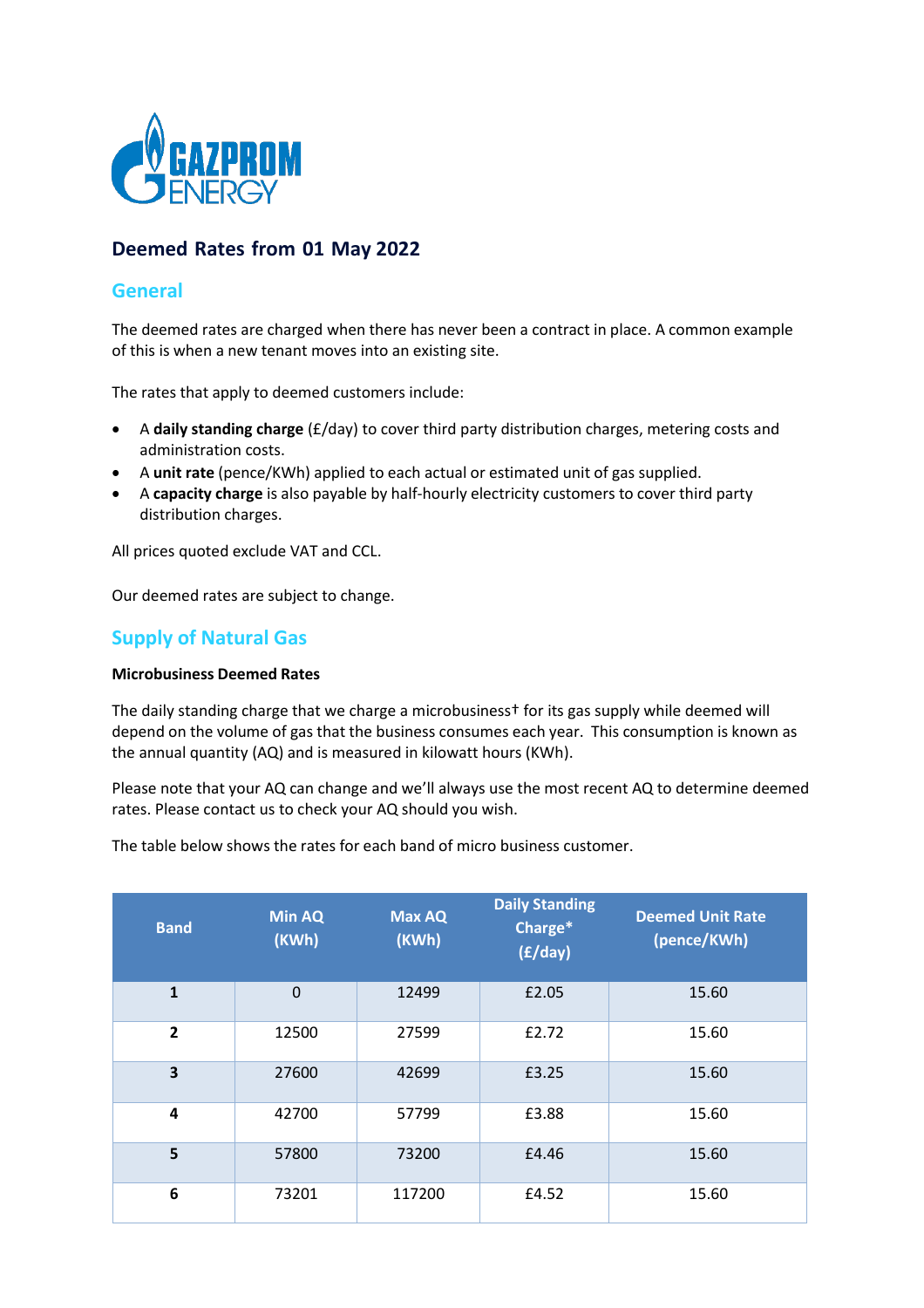|    | 117201 | 161200 | £5.49 | 15.60 |
|----|--------|--------|-------|-------|
| 8  | 161201 | 205200 | £6.45 | 15.60 |
| 9  | 205201 | 249200 | £7.48 | 15.60 |
| 10 | 249201 | 293071 | £8.18 | 15.60 |

\*this includes a daily administration charge.

If your AQ is higher than 293,071 (the band 10 upper threshold) please contact us for a site-specific daily standing charge.

### **Non‐microbusiness Deemed Rates**

| <b>Daily Standing Charge</b>                                                         | <b>Unit Rate</b> |  |
|--------------------------------------------------------------------------------------|------------------|--|
| (E/day)                                                                              | (pence/KWh)      |  |
| Site specific pass through 3rd party costs and<br>a £1.50/day administration charge. | 15.60            |  |

# **Supply of electricity**

The deemed rate that is charged is based on the costs of supply including all applicable 3<sup>rd</sup> party costs. The rate will depend on the customer type specified by the DNO.

Please contact us to check your customer type should you wish.

### **Microbusiness and non‐microbusiness Deemed Rates**

| <b>Customer Type</b>                           | <b>Unit Rate</b><br>(p/KWh) | <b>Capacity Charge</b><br>(£/KVA/Month) | <b>Standing Charge*</b><br>(p/Day) |
|------------------------------------------------|-----------------------------|-----------------------------------------|------------------------------------|
| Non-half hourly (NHH)                          | 65.59                       | N/A                                     | 267.73                             |
| Half-hourly low voltage (HH LV)                | 63.78                       | 1.66                                    | 1393.83                            |
| Half-hourly low voltage substation<br>(HH LVS) | 61.82                       | 2.62                                    | 1393.83                            |
| Half-hourly high voltage (HH HV)               | 60.63                       | 3.55                                    | 12874.68                           |

\*this includes a daily administration charge.